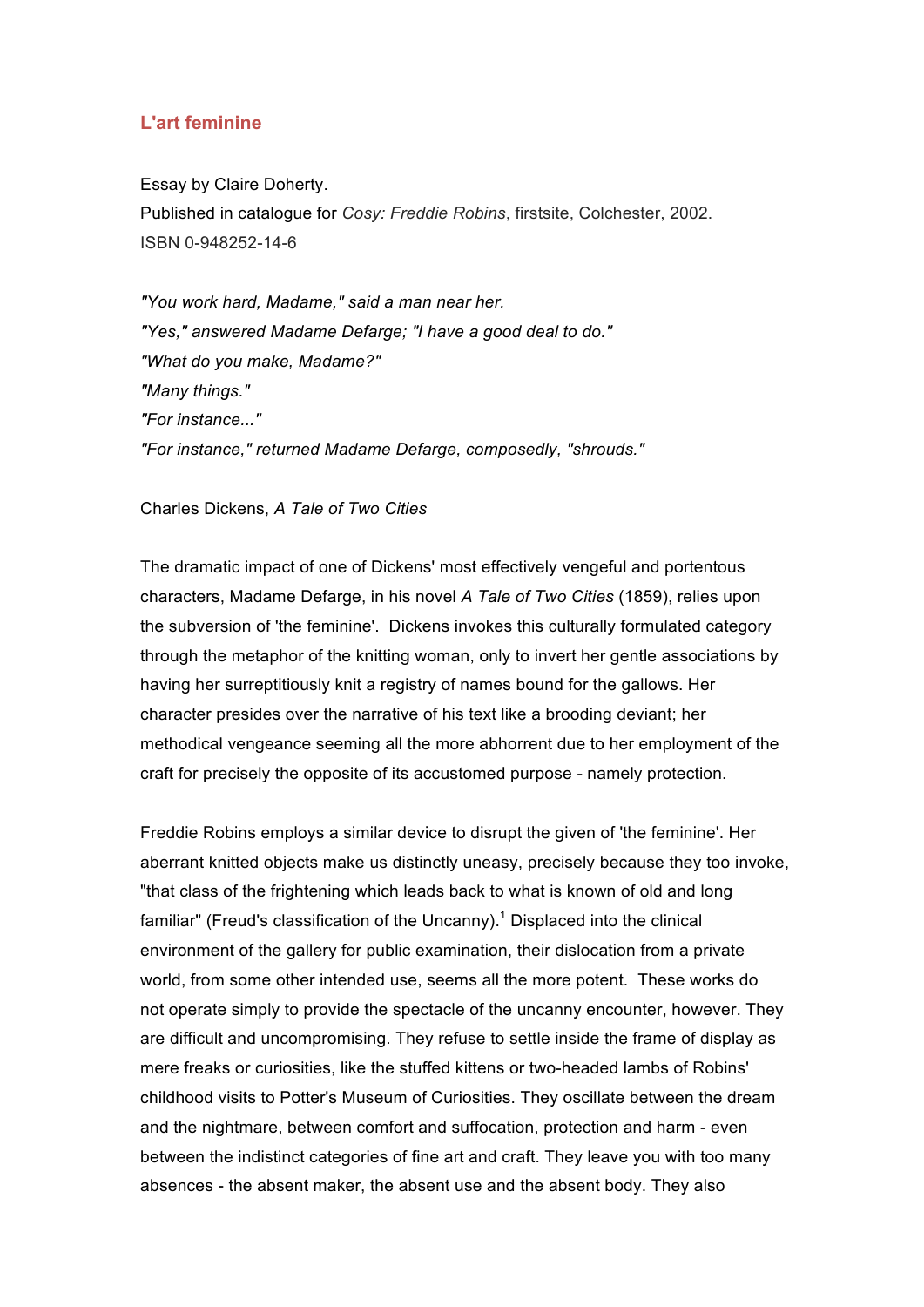position the viewer precariously between the cultural category of the essential 'feminine' and its undoing. Leaving one to ask whether the work succeeds in speaking from a position that it is simultaneously trying to transform.

The feminine has remained a fiercely contested site of representation and activity since the inception of feminist art practice and criticism in the early 1970s. And nowhere is it more contentious than in the employment of traditionally 'female' crafts. Responses to the exhibition *The Subversive Stitch: Women and Textiles* Today in 1988, for example, confirmed this uneasiness between a valorisation of embroidery, knitting and textiles and the subversion of the essentialist notion of 'woman'. In her retrospective analysis of the show, curator Pennina Barnett asserted that the strategies utilised in the exhibition were deconstructive and destabilising, and did interrogate the role of textiles in shaping social and cultural notions of the feminine, yet that it had become "almost impossible to talk of 'women's activities', 'women' or even of 'woman' as fixed categories?"<sup>2</sup>

How might Freddie Robins' work have faired within the curatorial and critical context of the late 1980s? Might it have been seen to be complicit in the reassertion of an essential(ist) femaleness? One might at first assume that Robins' practice falls into the category proposed by Judith Barry and Sandy Flitterman in their influential article Textual strategies: the politics of art making<sup>3</sup>, namely a type of art by women which proposes, "a feminist counter tradition...(and) avoids ideological distinction between 'high' and 'low' cultural forms", but which "is an essentialist position in as much as it views women as having an inherent creativity that simply goes unrecognised by mainstream culture...(and) therefore has limited ability to transform the structural definitions of 'art'."<sup>4</sup>

Yet, concurrent with *The Subversive Stitch* exhibition, there emerged another reading of the feminine, which might assist in the analysis of Robins' employment of the feminine as a structural device. In a catalogue text on the work of American artist Nancy Spero, Lisa Tickner proposed the category of *la peinture féminine* (a reworking of the notion of *l'ecriture féminine* proposed by French philosopher Julia Kristeva) - this is a discursive category which embraces difference, transgression, unfixity and ambiguity through the subversion of existing visual codes. The activity of *L'écriture* or *la peinture féminine* was not exclusive to women (Julia Kristeva lists Stephan Mallarmé and James Joyce among the radical authors of a 'feminine' tradition), but rather the feminine might be read as a positive, alternative literary or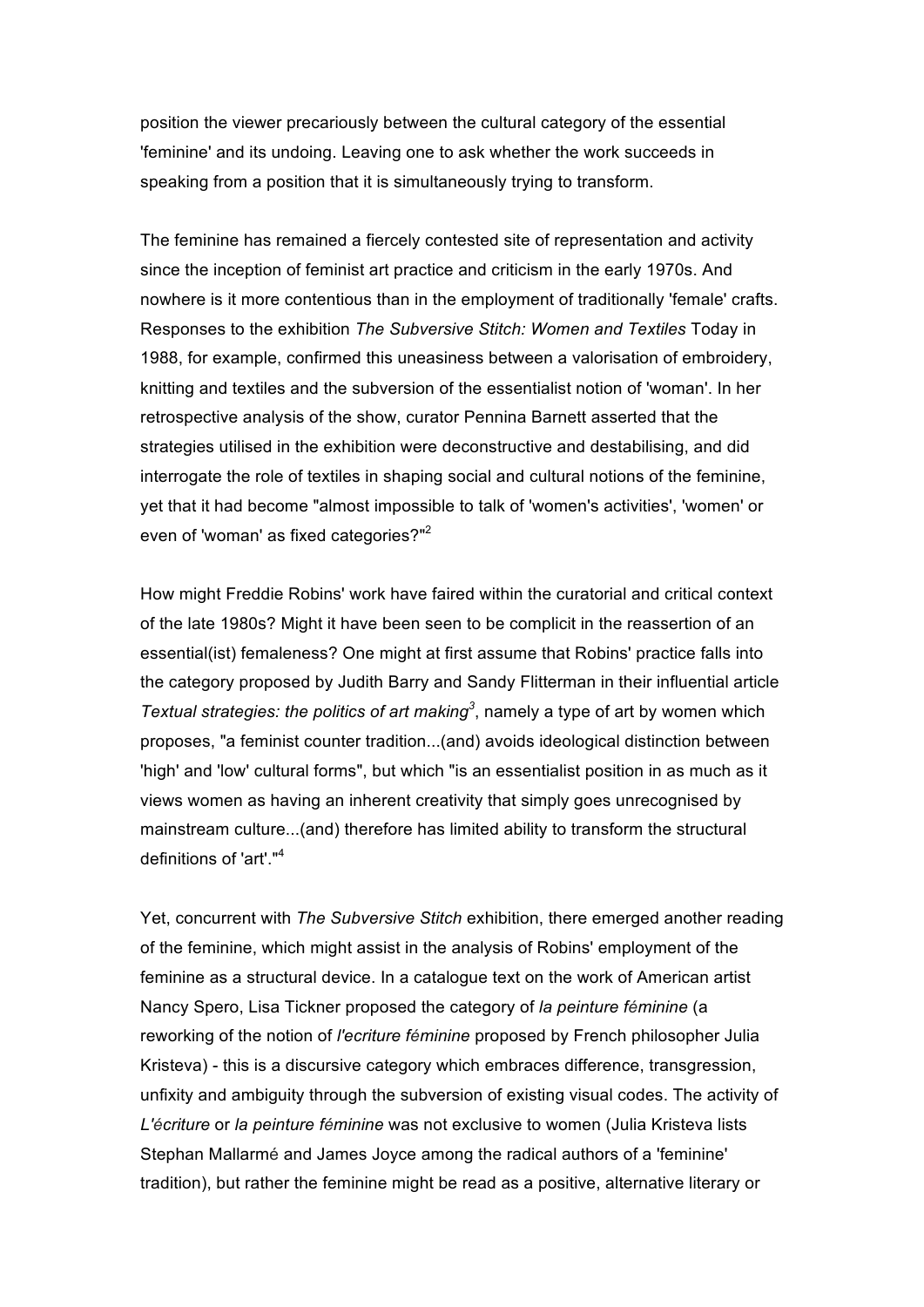visual syntax which had the potential to "transform the hierarchies and fixities of an existing social order through the ruin and transformation of its cultural practices".<sup>5</sup>

In 2002, the feminine has been reclaimed and transformed, emerging from the handmade, craft aesthetic of the 1990s to manifest itself in a series of practices which exploit the non-art potential of materials to subvert prevalent social codes. Grayson Perry's radical and provocative ceramics, Yinka Shonibare's incongruous employment of African batik fabrics and Tracey Emin's cathartic and scandalous embroideries all disrupt perceived notions of sexual propriety and gender fixity through so-called 'feminine' materials and skills.

It is this context in which Freddie Robins' work operates as *l'art feminine*. Her *Knitted Homes of Crime*, for example, literally destabilise the cultural formation of 'home' and its alignment with the domestic. The work problematises the 'woman's place' through the visual sign of 'home' and crucially also through a material (knitted wool) previously assigned the values of protection and nurture. In the juxtaposition of this mythic construction and the sites of extreme violence - the work mimics the polarities of 'woman' and 'perpetrator of violent crime' in contemporary society. Unlike Dickens' Madame Defarge, these objects and garments have no narrative framework in which their effect might be contained; rather they operate as distinctly disturbing entities which work quietly on the psyche. They disrupt prevalent values about culturally prescribed dichotomies between fine art and craft, between masculine and feminine.

Robins, then, not only invokes the uncanny through a series of seductive and repelling encounters, but also literally destabilises the categories of home and the feminine through their own visual languages. She exploits the implicit and explicit values ascribed to the material of knitted clothing and the activity of knitting - care, comfort, protection, tranquillity, continuity with the past; quiet, laborious labour - to produce a series of intriguing mutants which act as nightmarish prosthetics for ourselves.

Claire Doherty MBE is a creative director, arts producer and writer based in Bristol, UK.